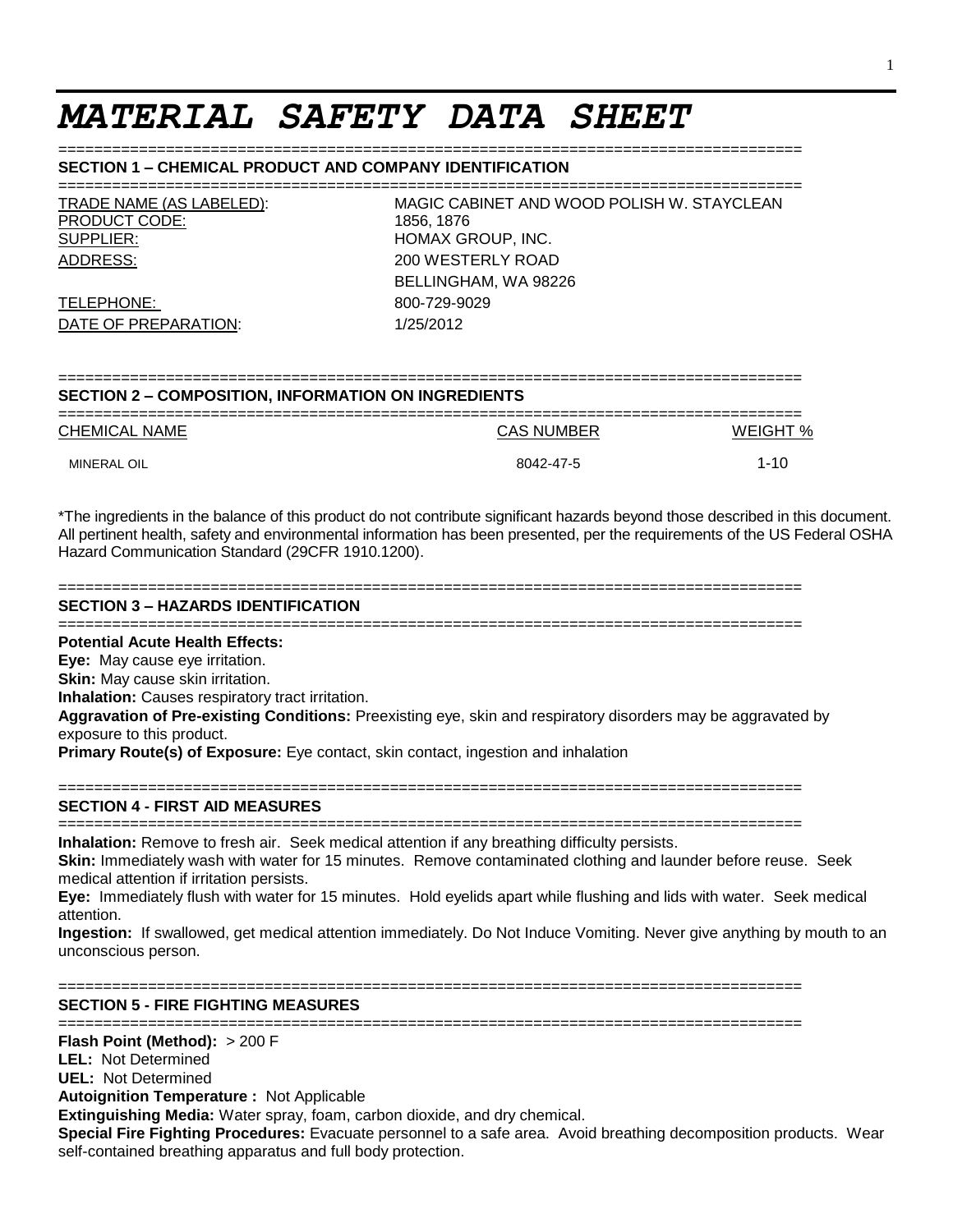#### =================================================================================== **SECTION 6 – ACCIDENTAL RELEASE MEASURES**

===================================================================================

**Leak and Spill Procedure:** Ventilate area. Avoid breathing vapors. Wear appropriate personal protective equipment, including appropriate respiratory protection. Contain spill if possible. Absorb on suitable material. Prevent entry into sewers and waterways. Avoid contact with skin, eyes or clothing. Dispose of collected material in accordance with federal, state and local requirements.

#### =================================================================================== **SECTION 7 – HANDLING AND STORAGE**

=================================================================================== Keep container closed and upright. Avoid skin and eye contact. Avoid breathing spray mists.

===================================================================================

# **SECTION 8 – EXPOSURE CONTROLS, PERSONAL PROTECTION**

=================================================================================== **Engineering Controls:** Not normally required. Insure adequate ventilation when handling.

**Respiratory protection:** Not normally required. Insure adequate ventilation when handling.

**Eye protection:** Use chemical goggles or glasses with side shields.

**Skin protection:** Use chemical resistant gloves.

**Other protective clothing or equipment:** Eye wash, Safety Shower, Protective Clothing.

**Work Hygienic Practices:** The usual precaution for the handling of chemicals must be observed.

# ===================================================================================

# **SECTION 9 – PHYSICAL AND CHEMICAL PROPERTIES**

=================================================================================== **APPEARANCE:** Milky White **BOILING POINT:** Not Determined **WATER SOLUBILITY**: Partial **VAPOR PRESSURE:** Not Determined **PH:** 9.22 **VISCOSITY:** Not Determined **SPECIFIC GRAVITY:** <1

#### **SECTION 10 – STABILITY AND REACTIVITY**

===================================================================================

===================================================================================

**Stability:** Stable.

**Conditions to Avoid:** Avoid prolonged storage at elevated temperatures.

**Incompatible Materials:** Strong oxidizers.

**Hazardous Polymerization**: Will not occur.

**Hazardous Decomposition Products:** Thermal decomposition can produce oxides of carbon.

# ===================================================================================

**SECTION 11 - TOXICOLOGICAL INFORMATION** ===================================================================================

## **THE FOLLOWING IS INIDIVIVUAL COMPONENT TOXICITY DATA:**

MINERAL OIL (8042-47-5): ORAL RAT LD50 >28,000 MG/KG

## **CANCER LISTS**

NO INGREDIENT IS CONSIDERED CARCINOGENIC BY EITHER IARC, NTP OR OSHA.

## ===================================================================================

#### **SECTION 12 – ECOLOGICAL INFORMATION** ===================================================================================

NO DATA AVAILABLE.